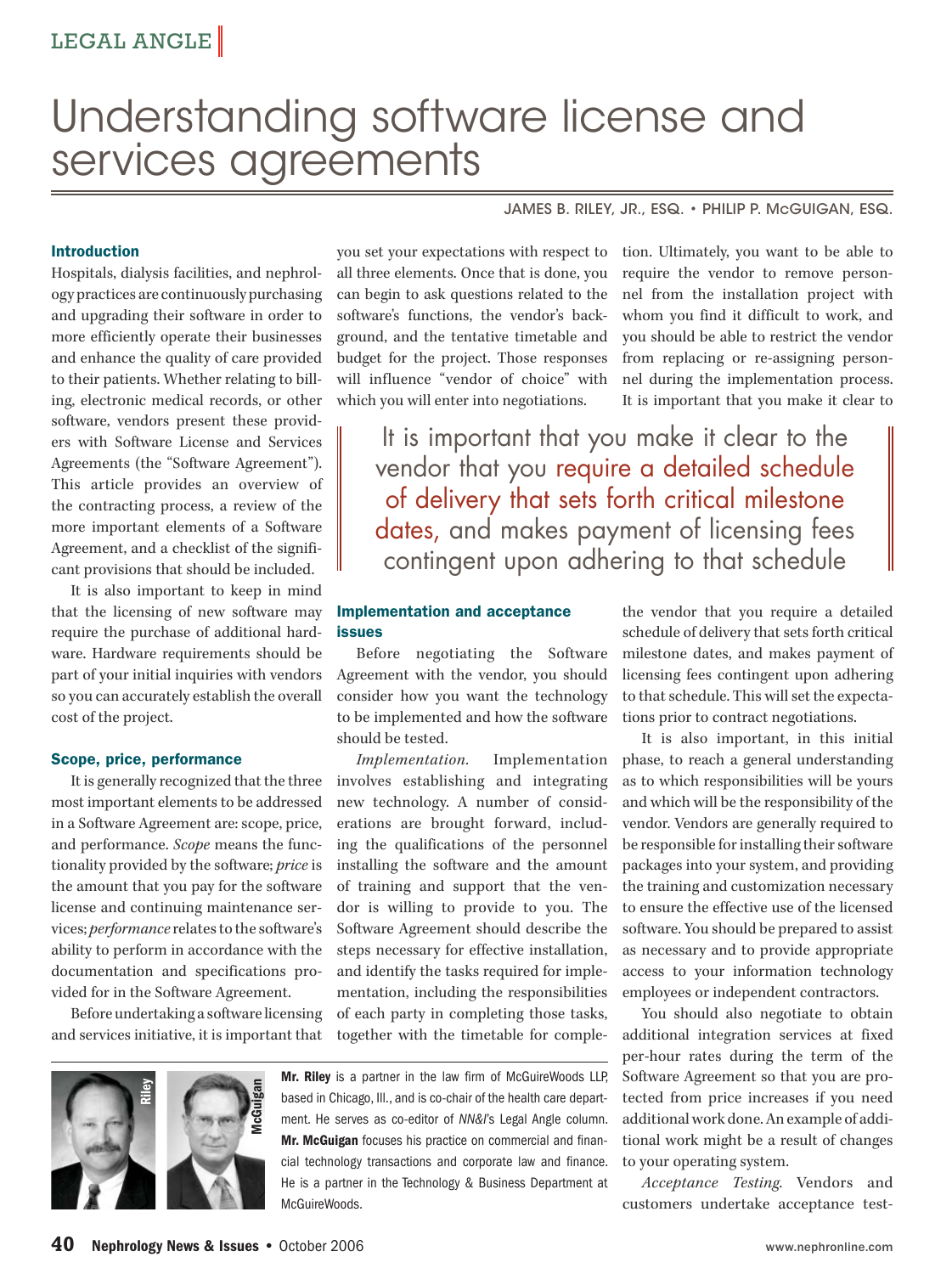### **LEGAL ANGLE**

ing to determine whether the software meets the requirements set forth in the Software Agreement. It is most common to have two acceptance tests performed, the first, prior to taking the software live; and the second, immediately after the so-called "go-live" event. During the pre-go-live stage, the software

is tested under simulated conditions to minimize the risk of an unsuccessful go-live implementation.

In the post-go-live stage, the software is tested under real-time conditions, and it is normal to discover some defects. In addition, post-go-live testing should last at least one billing cycle and a significant payment should be withheld until successful completion of this test. The vendor should be aware of your expectations with respect to acceptance testing, and your intention that the Software Agreement will provide for the return of all fees paid if the software does not meet acceptance-testing requirements.

## **Table 1.** Software agreement checklist

#### *Scope of license*

- 3Exclusive/nonexclusive
- **Transferable/nontransferable**
- **>** Restricted to specific: 1) hardware
	- 2) operating system
	- 3) site or location
	- 4) number of users or concurrent users
	- 5) level or type of usage
	- 6) other
- 3Extent of distribution/sublicensing rights
- ▶ Source code vs. object code
- 3Limitations/restrictions on use
- 3Number/location of copies (and documentation)
- 3Updates, enhancements, releases

#### *Purchase of hardware*

- 3Available warranties / pass-through of manufacturers' warranties, indemnities
- 3Ability to upgrade

#### *Implementation*

- Description of services to be provided
- **Timing of service delivery**
- **>** Licensee's obligation
- **Training: cost, duration, attendees,** location, materials
- 3Availability and cost of additional services (price locks and caps)
- 3Project plan/schedule/milestones milestone credits?

#### *Acceptance testing*

- 3Procedures/criteria: 1) pre-live
	- 2) post-live

3) omitted test criteria

- ▶ Duration of:
	- 1) tests
	- 2) retests
- 3Correction commitments
- **Effects of failure to accept**
- 

#### *Term and termination*

- **>** Term of license (perpetual vs. limited duration)
- Renewal terms; evergreen extensions?
- **>** Termination rights and required notice 1) for cause
	- 2) for convenience
	- 3) force majeure
	- 4) other
- 3Effects of termination; ramp down costs? Termination fees?

#### *Confidential and proprietary information*

- **Definition of confidential information**
- 3Exclusions/exceptions
- **>** Standard of care; duration
- **Disclosure to service providers** ("need to know")
- 3Return/destruction
- ▶ Publicity terms of agreement, SEC
- 3Special requirements HIPAA/GLB

#### *Warranties*

- ▶ Quality of services
- **>** Performance of software
- 3Express remedies for breach of warranty

#### *Remedies*

- ▶ Events giving rise to remedies
- 3Available remedies

#### *Indemnification*

- 3Types
- 3Limitations

#### *Limitation of liability*

- 3Mutual
- 3Maximum amount of direct damages
- 3Other

#### *Payment terms*

- 3Payment form, amount, schedule
- 3What is included
- 3Payment schedule/critical milestones
- **>** Segregate license fees from services payments, collateral obligations

### *Source code escrow*

- 3Escrow agent
- ▶ Timing of deposits initial and updates

#### *Disaster recovery support/maintenance*

#### ▶ Scope of coverage

- 3Term
- 3Fees
- ▶ Out-of-scope work (price/timing)

#### *Other*

- ▶ Bankruptcy Code §365(n) applies
- ▶ Force majeure terrorism?
- 3Assignment
- **Dispute resolution**
- 3Applicable law; forum, venue
- **>** Insurance
- 3Nonsolicitation / noncompetition
- 3Survival/severability/no waiver
- **>** Security interest in hardware/software

- 
- 

▶ Remedies for failure to meet dates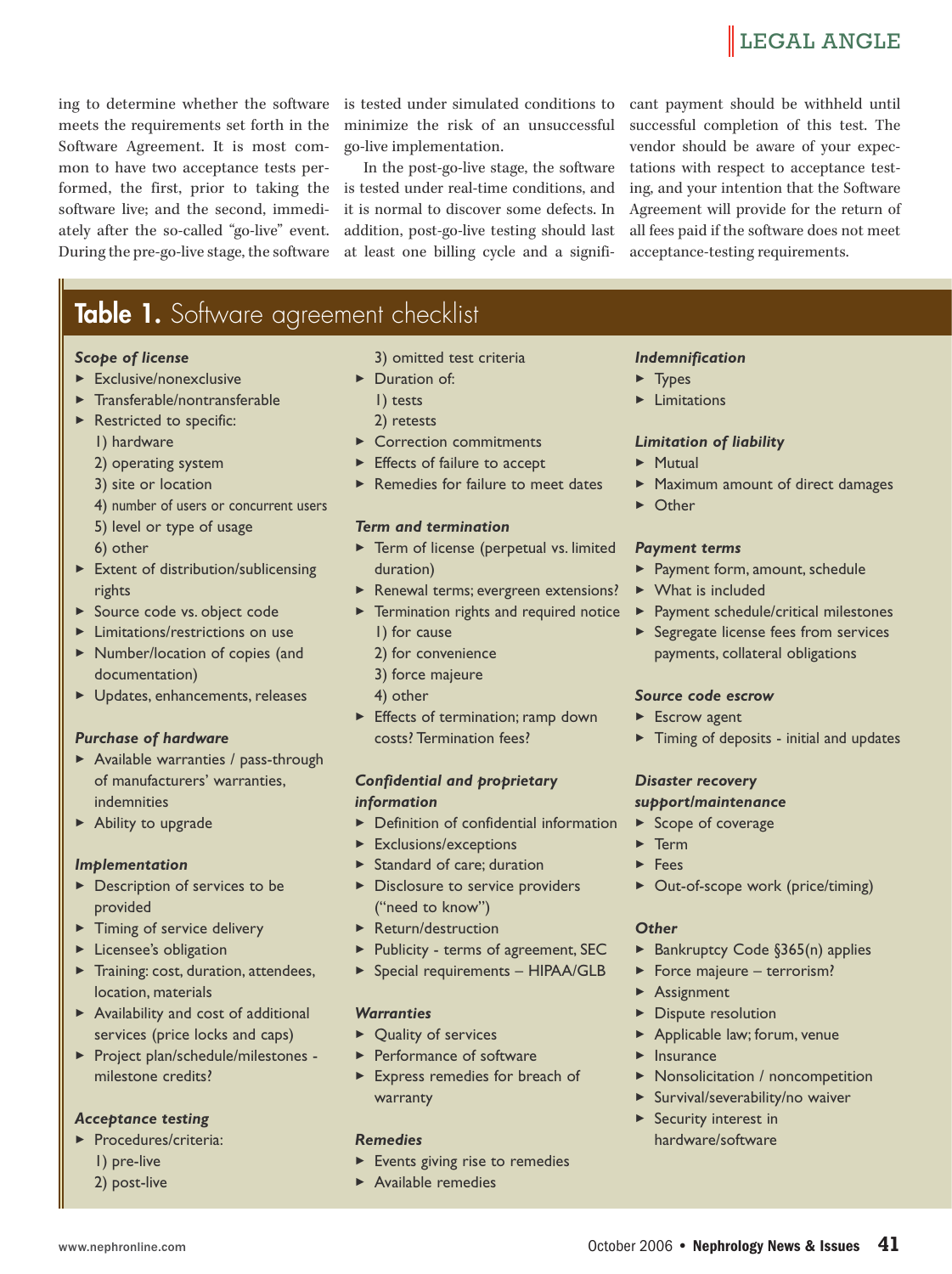### LEGAL ANGLE

In the post-go-live stage, the software is tested under real-time conditions, and it is normal to discover some defects. In addition, post-go-live testing should last at least one billing cycle and a significant payment should be withheld until successful completion of this test.

#### **Vendor "form" software agreements**

Once the foregoing issues have been addressed and a "vendor of choice" has been selected, it is traditional for the vendor to provide to the customer its "form" Software Agreement. It is critical to understand that vendors expect customers to negotiate from the vendor's initial draft. In this regard, it is well recognized in the industry that vendors both love and fear circumstances where the customer chooses not to negotiate. They love the fact that it is an easy sell and they can book the revenues quickly. They fear that once the customer finds out how much the vendor has left on the table, the customer is likely to be quite angry.

The nature of the vendor's initial draft will be influenced by a number of factors, including the vendor's corporate culture and perception of the customer's capabilities. If the vendor understands what the customer's business, information technology, and legal teams want, and are ready to move forward, the likelihood of receiving an overreaching initial draft from the vendor will be substantially reduced. If, on a scale of 1 to 10, a customer-friendly agreement is a 1 and a vendor-friendly agreement is a 10, the best that the customer can expect from the vendor's initial draft is something in the range of 3.5 or 4. This is because the vendor expects negotiation and is prepared to be negotiated up to at least a 5, representing a fully balanced agreement that favors neither vendor nor customer.

If the vendor knows that you are a require that the vendor provide warran-

prepared, ready, willing, and able buyer, you have the best opportunity to close the agreement at the 5 level, or better, if the vendor really wants the deal. It is important to note, however, that vendors and sophisticated customers alike understand that a Software Agreement is hopefully the beginning of a long-term relationship. It is in neither party's best interests to be overreaching when negotiating the contract.

#### **High-level software agreement issues**

Among the most important aspects of the Software Agreement are those relating to warranties, indemnities, support and maintenance, and source code escrow.

*Warranties.* An informed customer will